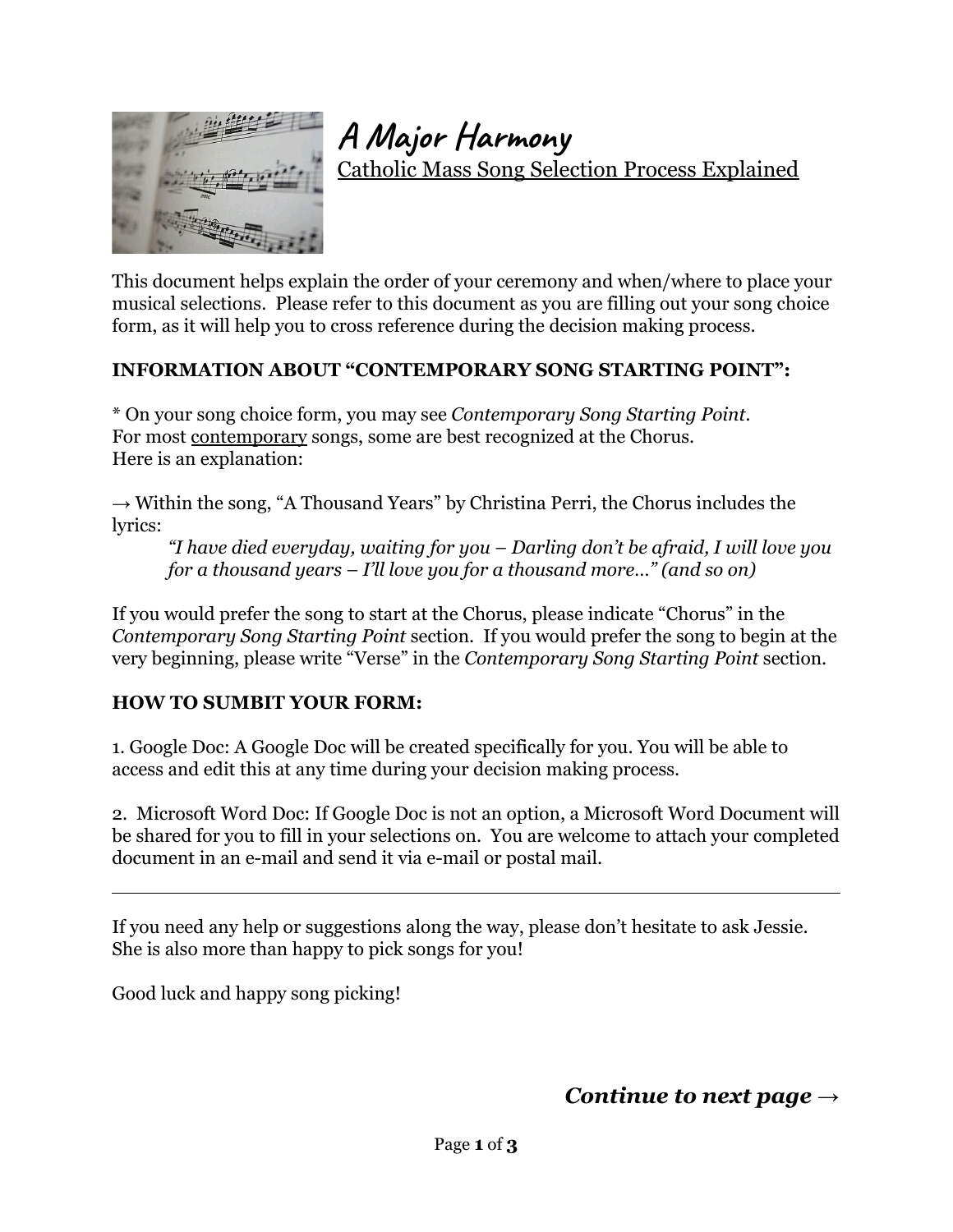# **Order of Ceremony/Selecting Songs – Explained**

*Most ceremonies are structured as the order below. There may be some sections that do not apply to your ceremony. For any of the sections that do not apply, please indicate N/A next to the section.*

**A. PRELUDE MUSIC** 20 minutes of music is played while your guests are arriving.

**B. PRE-PROCESSIONAL SONG** *(optional)* is for the seating of family members (Mothers, Grandmothers, etc.)

*→ Please list the order of entrance for your Pre-Processional on your Song Selection document.*

**C. PROCESSIONAL SONG** marks the beginning of the ceremony. This song is specifically for all Wedding Party members, including the Officiant, the Groom and all wedding party members (Bridesmaids – Groomsmen – Flower Girl – Ring Bearer).

*→ Please list the order of entrance for your Processional on your Song Selection document.*

**D. BRIDAL PROCESSIONAL SONG** is played when the bride walks in.

**E. OPENING PRAYERS –** *No music during this time.*

## **F. LITURGY OF THE WORD** consists of:

- *1.* First Reading (Old Testament) followed by a Responsorial Psalm.
- *2.* Second Reading followed by the Gospel Acclamation song*.*
- 3. Gospel *(no music during this time).*
- 4. Homily *(no music during this time).*

## **G. RITE OF MARRIAGE** consists of:

- 1. Address and Statement of Intentions
- 2. Consent and Exchange of Vows
- 3. Blessing and Exchange of Rings
- 4. Profession of Faith
- *5. \* Unity Ceremony*
- *6.* Prayers of the Faithful